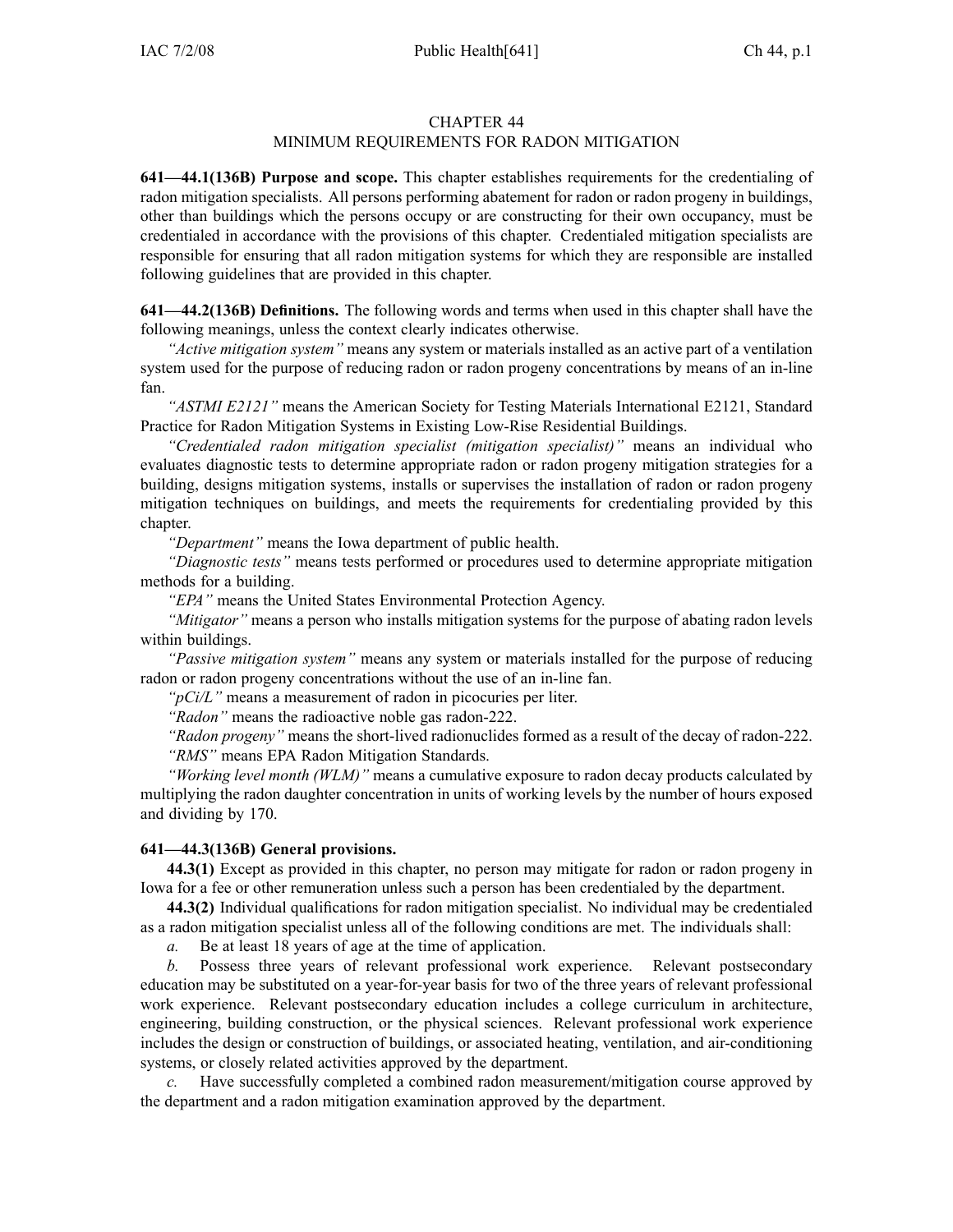**44.3(3)** All applicants for credentialing must comply with Iowa Code chapter [136B](https://www.legis.iowa.gov/docs/ico/chapter/136B.pdf) and submit the following to the department:

*a.* An acceptable mitigation worker protection plan to follow when performing mitigation installations which includes, but is not limited to:

(1) Procedures to follow to keep radiation exposure to workers as low as is reasonably achievable.

(2) Methods to follow to reduce or minimize the radon concentration in the work area.

(3) Criteria for wearing properly fitted respirators anytime the radon decay product level is above one working level.

*b.* An acceptable quality assurance plan to follow when performing mitigation installations which includes, but is not limited to:

(1) A description of all diagnostic tests performed to determine the mitigation strategy, names of the individuals performing the diagnostic tests, and any other related services offered.

(2) Ensuring that all instruments are properly calibrated according to the manufacturer's recommendations.

(3) A description of all mitigation materials and systems offered.

*c.* A complete and accurate application on <sup>a</sup> form prescribed by the department.

**44.3(4)** Requirements for continued credentialing shall include, at <sup>a</sup> minimum, the following conditions:

*a.* An Iowa credentialed person shall allow the department, its agents, employees, and contractors, upon presentation of appropriate credentials and with just cause, to have access during regular business hours without undue delay to their facilities, offices and files for inspection and examination of records and equipment. Credentialed persons shall also allow the department, its agents, employees, and contractors to accompany them while performing any radon abatement measures, for the purpose of inspection of those activities, with the approval of the property owner or resident on whose property the activities are being performed.

*b.* The credentialed person shall remain in compliance with the Iowa Radon Testing and Abatement Act and this chapter. Any material changes in the information provided in the original application, including changes in credentialed personnel, shall be reported in writing to the department within ten working days of the change.

The credentialed person shall comply with department standards and all the requirements as stated in EPA's Radon Mitigation Standards (RMS) EPA 402-R-93-078, October 1993 (Revised April 1994) and ASTMI E2121. All "shoulds" in the above documentshall be "shalls" according to department standards.

**44.3(5)** A credentialed person shall:

- *a.* Fully cooperate with the department or its agents when field evaluations are conducted.
- *b.* Be presen<sup>t</sup> during scheduled visits by the department.

*c.* Not disclose to any other person, excep<sup>t</sup> to the department or its agents, the addressee or owner of <sup>a</sup> nonpublic building, the radon levels presen<sup>t</sup> in the building or abatement measures needed or performed, unless the building owner waives this right of confidentiality in writing.

*d.* Ensure that each building is tested for radon levels before and after mitigation work is performed. Such tests shall be of sufficient type, duration and consistency and shall be performed at such times and under such ventilation conditions as to allow for comparison of before and after mitigation radon levels. Premitigation and postmitigation radon tests shall be performed independently by <sup>a</sup> measurement specialist or technician who is not employed by the same firm as the mitigation specialist performing the mitigation. Postmitigation radon tests shall be started no sooner than one day after mitigation is completed. This requirement is not binding if the building owner waives the procedure, on <sup>a</sup> form prescribed by the department, before the mitigation process has started.

## **641—44.4(136B) Application for credentialing.**

**44.4(1)** An application for credentialing or renewal of credentials as <sup>a</sup> radon mitigation specialist shall be filed on <sup>a</sup> form prescribed by the department, shall contain complete and accurate information and shall be accompanied by the appropriate fees as outlined in subrule 44.4(6).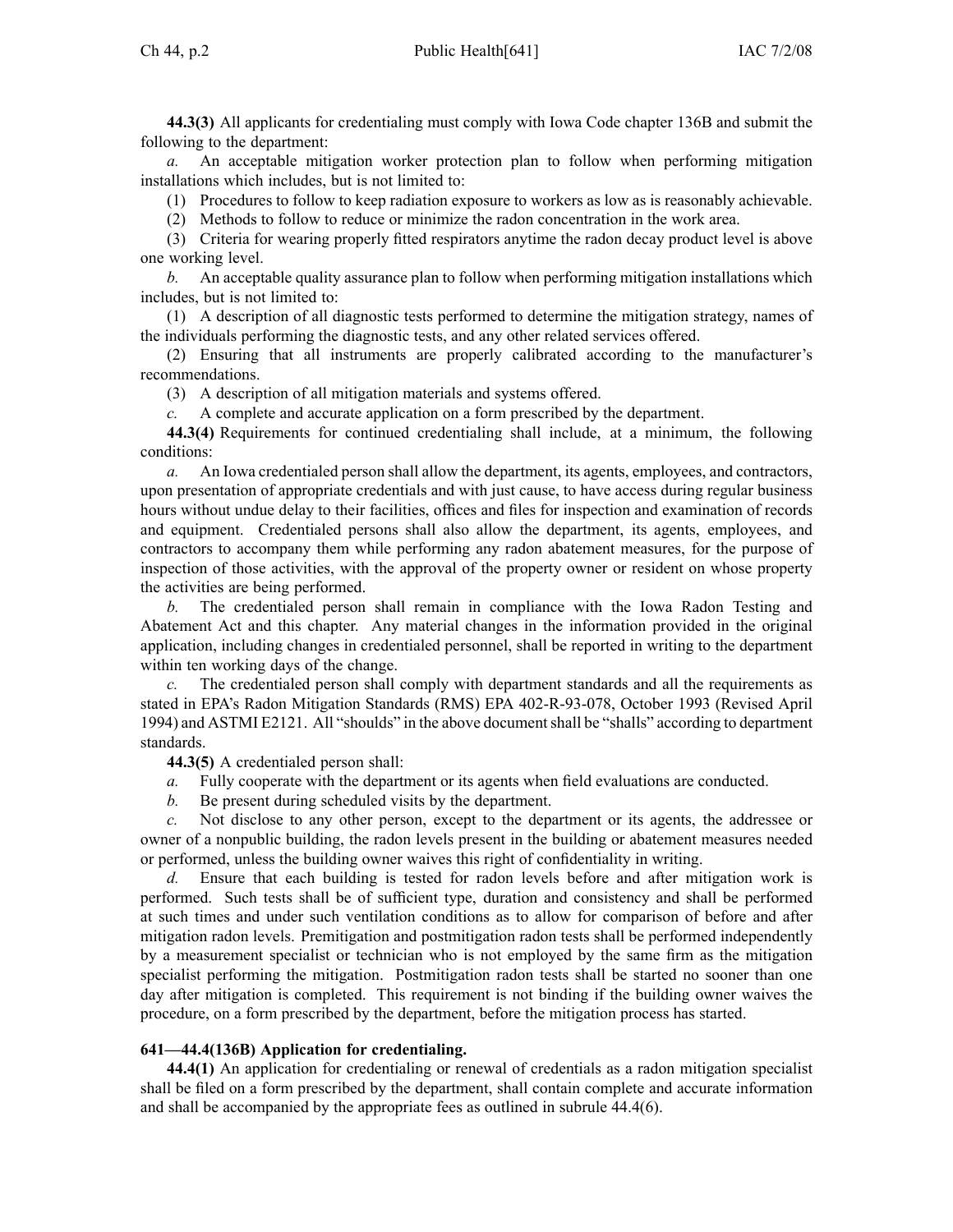**44.4(2)** The department may require the applicant to submit supplementary statements containing

additional information to enable the department to determine whether an application should be approved or denied, or whether <sup>a</sup> previously issued credential should be amended, suspended, or revoked.

**44.4(3)** Each application or supplementary statement shall be signed by either the applicant personally, or <sup>a</sup> person authorized in writing by the applicant to do so on the applicant's behalf.

**44.4(4)** A credential will be valid for one year following the date of issuance. No radon abatement covered by this chapter can be commenced after the expiration of the term of credentialing unless an application for renewal has been received by the department within 30 days of the notice of expiration and the renewal application is deemed complete and acceptable by the department. All radon mitigation work commenced prior to expiration of credentialing must be completed within 30 days of the expiration date if renewal is not accomplished. If the application is rejected, no radon abatement may be conducted by that applicant in the state of Iowa if <sup>a</sup> financial arrangemen<sup>t</sup> is involved.

**44.4(5)** An application to renew credentials must be on <sup>a</sup> form approved by the department and must include the number of mitigation systems installed for the renewal period and any changes in the initial credentialing application, along with the fee specified in subrule 44.4(6).

**44.4(6)** Radon mitigation credentialing. Any person wishing to become credentialed as <sup>a</sup> radon mitigation specialistshall be required to pay feessufficient to defray the cost of administering this chapter.

*a.* Application fee.

(1) Each person with Iowa residency wishing certification under the provisions of 641—Chapter 44 shall pay <sup>a</sup> nonrefundable \$25 application fee.

(2) Each person without Iowa residency wishing certification under 641—Chapter 44 shall pay <sup>a</sup> nonrefundable \$100 application fee.

- *b.* Annual credentialing fee. Each individual requesting credentialing must:
- (1) Pay an initial fee of \$150 which is refundable if credentialing is not completed.

(2) Pay annually <sup>a</sup> renewal fee of \$150 or <sup>a</sup> mitigation system installation surcharge fee of \$40 per mitigation system installed (as defined in 641—44.2(136B)) costing more than \$200, whichever is greater. With each renewal, <sup>a</sup> credentialed person must submit legal documentation of the number of mitigation systems installed the previous credentialing year. If an individual decides not to renew credentials the following year, all surcharge fees are to be paid in full within 30 days of the date of expiration of the credentials.

*c.* Returned check and late fees.

(1) Persons who fail to pay required feesto the department are subject to the following penalty(ies):

1. \$15 for each insufficient funds check submitted for paymen<sup>t</sup> of radon mitigation fees.

2. \$25 per month for failure to pay annual radon mitigation credentialing fees starting after the annual renewal date or date of expiration.

(2) If paymen<sup>t</sup> is not received and the certification has been expired 30 days, certification will be revoked immediately. In order to regain certification, the individual must reapply and pay the appropriate fees as outlined in this subrule.

*d.* Applications for initial and renewal credentialing must be submitted along with the appropriate feesspecified in thissubrule to the Division of Environmental Health, Iowa Department of Public Health, Lucas State Office Building, Des Moines, Iowa 50319-0075. The fee must be in the form of <sup>a</sup> check or money order made payable to the Iowa Department of Public Health and must include on the check or money order an indication of the purpose of the fee (i.e., radon mitigation credentialing).

*e.* Each person wishing to receive reciprocal recognition of credentialing from another jurisdiction must pay the appropriate fees as outlined in this subrule.

**641—44.5(136B) Revocation of credentialing.** The department will follow the procedures set forth in Iowa Code chapter [17A](https://www.legis.iowa.gov/docs/ico/chapter/17A.pdf) when revoking or suspending any credentials, in whole or in part. The department may deny, suspend, revoke, or modify the credentials of <sup>a</sup> person, or may impose <sup>a</sup> civil penalty or may refer the case to the office of the county attorney for possible criminal penalties pursuan<sup>t</sup> to Iowa Code chapter [136B](https://www.legis.iowa.gov/docs/ico/chapter/136B.pdf) when it finds that <sup>a</sup> credentialed person or <sup>a</sup> person who is not credentialed has committed any of the following acts: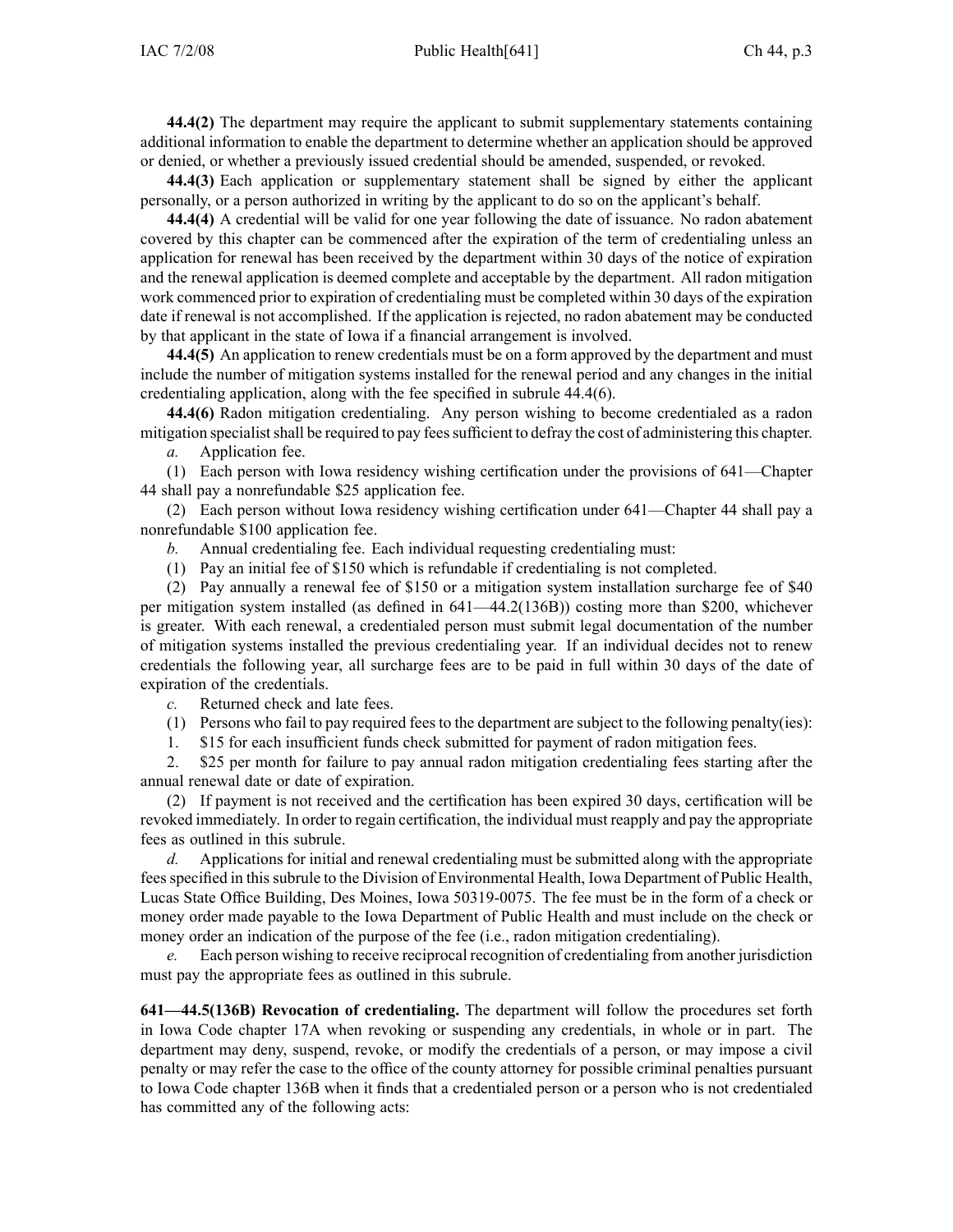1. Any material misstatement in the application or in any supplementary statement.

2. Any material misstatement in the renewal application or supplementary statement received upon renewal.

3. Any condition revealed by an inspection of the applicant, the application, supplementary statement, report, record, or other evidence, which would warrant refusal by the department's agents or employees to gran<sup>t</sup> <sup>a</sup> credentialing on an original application.

4. Falsifying approval records, qualifications, or other information or documentation related to licensing approval.

5. Any violation or failure to observe any of the applicable terms or provisions of credentialing, the public health law, or any other applicable rule, radon testing rule, ordinance, regulation, code or order.

6. Not completing the installation of <sup>a</sup> radon mitigation system within 30 days of the start date or date contracted to start.

7. Failing to submit <sup>a</sup> complete and accurate renewal application form before the end of the renewal period which includes the fee specified in subrule 44.4(6).

8. Failing to correct any violation of EPA, ASTM, or department rules that was found during <sup>a</sup> previous inspection or any violation found on an initial inspection which, as determined by the department, jeopardizes the safety of the building or other occupants.

9. Accepting compensation for installing ineffective radon remedies or for not dropping radon levels below 4 pCi/L in the area or level of the building where <sup>a</sup> radon mitigation system was installed.

10. Accepting compensation for installing active or nonactive radon mitigation systems that are not acceptable to the department or that do not comply with the requirements of this chapter.

11. Failing to fully cooperate with the department or its agents when field evaluations are conducted.

12. Failing to attend <sup>a</sup> scheduled meeting or inspection set up by the department or its agents, when the person holding the credentials was previously notified and agreed to the time and location of the inspection.

13. Failing to submit required information or notifications in <sup>a</sup> timely manner.

14. Failing to maintain the required records in 641—44.6(136B), and in EPA's Radon Mitigation Standards (RMS) EPA 402-R-93-078, October 1993 (Revised April 1994), and ASTMI E2121 (NOTE: EPA has incorporated E2121 by reference and retained EPA's Radon Mitigation Standards (RMS) in effect until at least 2007).

15. Failing to comply with the training standards and requirements in 641—44.7(136B).

16. Failing to comply with federal, state, or local statutes and regulations, including the requirements of this chapter.

17. Knowingly making misleading, deceptive, untrue, or fraudulent representations involving radon, or engaging in unethical conduct or practice harmful or detrimental to the public. Proof of actual injury need not be established.

18. Using untruthful or improbable statements in advertisements. Use of these statements includes, but is not limited to, the presentation of information to the public by training programs that is false, deceptive, or misleading or that is promoted through fraud or misrepresentation.

19. Falsifying reports and records required by this chapter.

20. Accepting any fee by fraud or misrepresentation.

21. Revocation, suspension, or other disciplinary action taken by <sup>a</sup> certification or licensing authority of this state, another state, territory, or country; or failure by the firm or individual to repor<sup>t</sup> such action in writing within 30 days of the final action by such certification or licensing authority. A stay by an appellate court shall not negate this requirement; however, if such disciplinary action is overturned or reversed by <sup>a</sup> court of last resort, the repor<sup>t</sup> shall be expunged from the record.

22. Failing to comply with the terms of <sup>a</sup> department order or the terms of <sup>a</sup> settlement agreemen<sup>t</sup> or consent order.

23. Representation by <sup>a</sup> firm or individual that the firm or individual is credentialed when the credential has been suspended or revoked or has not been renewed.